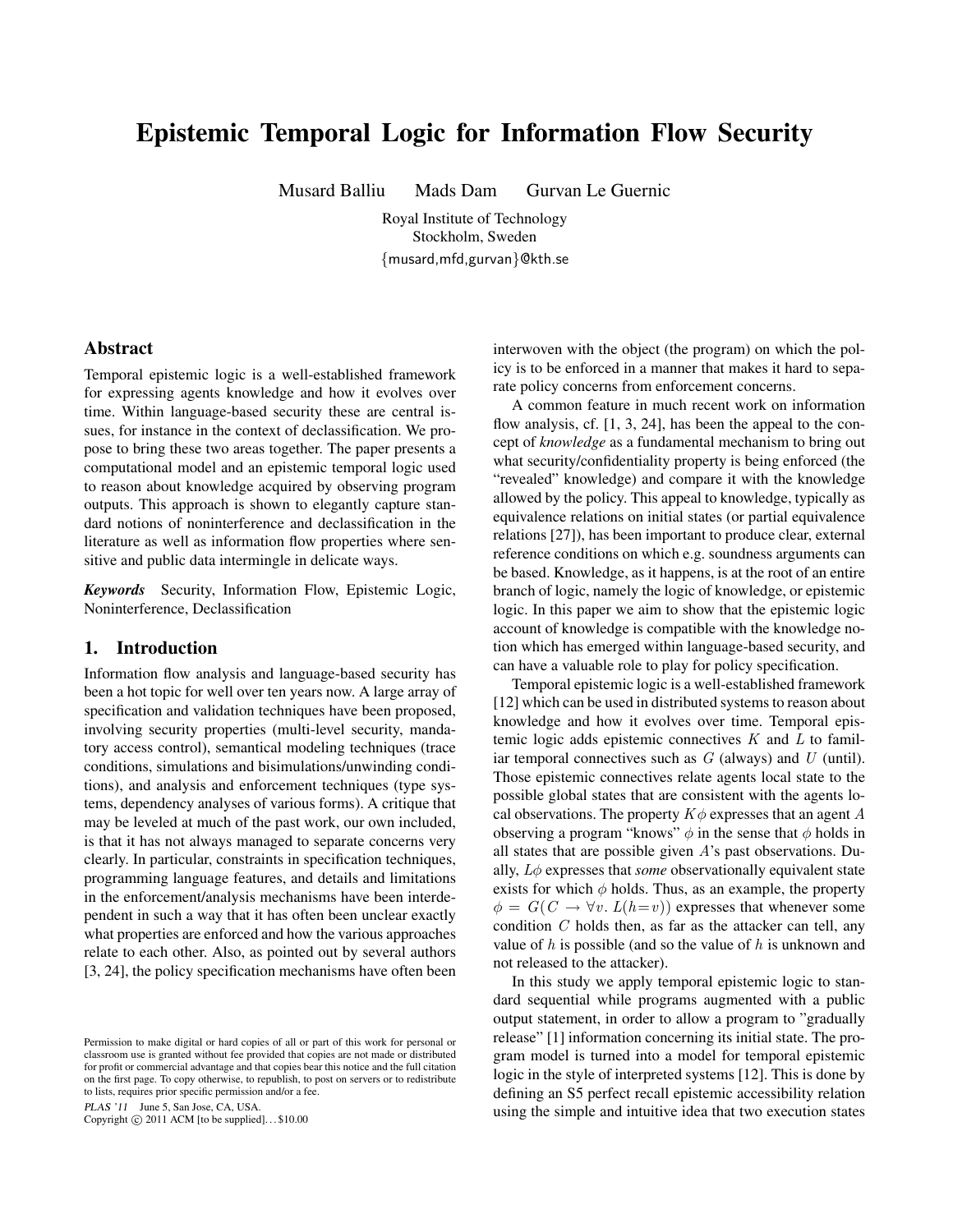should be regarded as being epistemically the same if they have been reached by identical traces of publicly observable output, i.e. such that an observer cannot tell the two states apart. In particular, if there exists an execution sequence producing a trace  $\tau$  and ending in a state refuting property  $\phi$ then the attacker is forced to hold  $\neg \phi$  for possible.

Our main objective with this paper is to show that temporal epistemic logic is an interesting and natural device with which to express information flow policies for imperative programs. We show this partly by example, and partly by demonstrating how various state-based security conditions related to noninterference [15, 16] (absence of "bad" information flows) and declassification [28] (intended release of information) can be characterized using the logic.

We are not the first to apply epistemic logic in the context of computer security. The concrete link between languagebased security and temporal epistemic logic which we point out in this paper appears, however, to be new. BAN logic [7] and successors use epistemic concepts to model agents changing knowledge and belief in security protocols. BAN logic, however, suffered from a lack of an intuitively acceptable semantics (the problem of logical omniscience), something that has only been remedied recently [11]. Post-BAN work in security protocol verification has to a large extent focused on Dolev-Yao types of direct knowledge extraction. This approach works well for many concrete protocols, but it is not adequate to capture the types of indirect channels of high importance in language-based security. For formal analysis of distributed protocols and multi-agent systems, epistemic logic and various extensions have extensive histories [12]. Much recent work in the area has focused on model checking [13, 23]. Applications of epistemic concepts have been made in process calculi such as the applied  $\pi$ -calculus [8] and CCS [20] and to model protocols for instance in the area of electronic voting [5]. A precursor of our approach is Askarov and Sabelfeld's gradual release model [1] where attackers knowledge is modeled as equivalence relations on initial states. In the paper we look into this relationship in more detail and show how gradual release and a number of other possibilistic state-based security conditions can be characterized using temporal epistemic logic.

In Section 2 we set up the underlying computational model. Section 3 introduces the syntax and semantics of linear time temporal epistemic logic on these models, and shows how the model relates to the standard interpreted systems model [12]. We then turn to various well known security conditions from the literature, including noninterference and different flavors of declassification along the dimensions considered by [28] in Sect. 4 to 7. We finally point out some open issues and directions for future work.

#### 2. Computational Model

In this section we set up our language's basic computational model. We study a simple while language extended with a synchronous output statement that, over the course of a computation, causes information to be leaked to an observer. Besides the output statement "out $(e)$ ", the features of our while language are commonplace: assignments, conditionals, while loops, a primitive data type of values belonging to a finite set Val. The grammar of the language is given in Fig.1. Programs are ranged over by  $P$ , identifiers by  $x$ , values by  $v$ , and expressions by  $e$ .

$$
P ::= \textsf{skip} | \textsf{out}(e) | x := e | P_1 ; P_2
$$
  
| if  $e$  then  $P$  else  $P |$  while  $e$  do  $P$ 

#### Figure 1. Programming language grammar

A store is a finite map  $\sigma : x \mapsto v$ , and  $\sigma(e)$  is the value of e in store  $\sigma$ . An execution state is a pair  $(P, \sigma)$ . The execution of a program generates observable actions (or events) belonging to Act and ranged over by  $\alpha$  (Act = {out(v) | v  $\in$  Val}). The transition relation  $(P, \sigma) \stackrel{\alpha}{\rightarrow}$  $(P', \sigma')$ , or  $(P, \sigma) \rightarrow (P', \sigma')$ , states that by taking one execution step in the execution state  $(P, \sigma)$  the execution generates the visible event  $\alpha$ , if it is present, and the new execution state is  $(P', \sigma')$ . We write  $(P, \sigma) \xrightarrow{(\alpha)} (P', \sigma')$ where  $\alpha$  is optional.

DEFINITION 2.1 (Execution).

*An* execution *is a finite or infinite sequence of execution states.*

$$
\pi = (P_0, \sigma_0) \xrightarrow{(\alpha_0)} \cdots \xrightarrow{(\alpha_{n-1})} (P_n, \sigma_n) \xrightarrow{(\alpha_n)} \cdots \quad (1)
$$

*The execution*  $\pi$  *is* maximal *if*  $\pi$  *is a prefix of the execution*  $\pi'$  *only if*  $\pi = \pi'$ .

We write  $len(\pi)$  for the length (number of transitions) of the execution π. An *execution point*, or simply *point*, is a pair  $(\pi, i)$  where  $0 \leq i \leq len(\pi)$ . An execution point  $(\pi, i)$  represents the state of the execution  $\pi$  after i steps. We write  $trunc(\pi, i)$  for the prefix of  $\pi$  up to, and including, execution state  $(P_i, \sigma_i)$ , the i<sup>th</sup> execution state of  $\pi$ . We extend the notations as follows:  $\pi(i) = (P_i, \sigma_i)$ ,  $P(\pi, i) = P_i$  and  $\sigma(\pi, i) = \sigma_i$ .

In our model, the power of the attacker is modeled by providing a function trace mapping execution points to traces that represent what the attacker has been able to observe so far. In particular,  $trace(\pi, i)$  can span from the truncation function  $trunc(\pi, i)$  for the strongest attacker able to see all the internal computation, to the function returning the last event generated for a weak memory-less attacker. For the standard noninterference attacker able to observe a set of identifiers  $X$  during the execution, trace is the function returning the sequence of stores  $\sigma_i$  ( $0 \leq j \leq i$ ) restricted to the domain  $X$  and where identical consecutive stores are collapsed. In the remaining of this paper, we use the function trace given in Def. 2.2. This definition corresponds to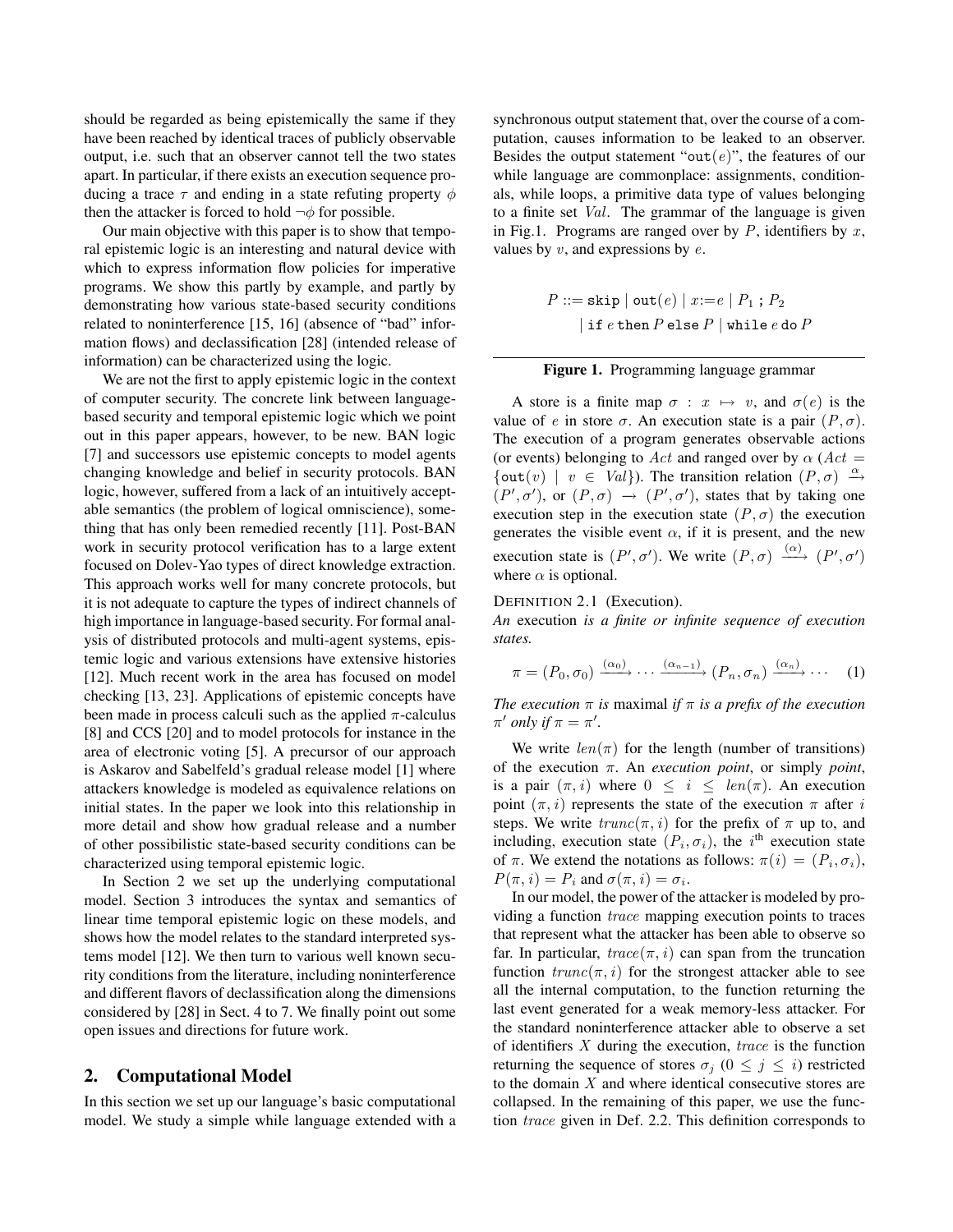the perfect recall attacker, i.e. only able to observe outputs and having memory of past observations.

DEFINITION 2.2 (Trace).

*A* trace  $\tau$  *is an element of Act<sup>\*</sup>. trace*( $\pi$ , *i*) *is the sequence of events*  $\alpha_j$  *such that*  $0 \leq j < i$  *and*  $\alpha_j$  *exists. The definition of* trace *is trivially extended to executions, such that*  $trace(\pi) = trace(\pi, len(\pi))$ 

The trace of the execution (1) is:  $(\alpha_0)(\alpha_1)\cdots(\alpha_n)\cdots$ 

A model  $M$  is a set of maximal executions. Normally we take as a model the set of all maximal executions originating from some designated set of initial states, for instance of the shape  $(P_0, \sigma_0)$  where  $P_0$  is a fixed initial program. We write  $\mathcal{M}(P)$  for the set of all maximal executions started at all initial states  $(P, \sigma_0)$  for all initial value stores  $\sigma_0$ . An *epoch* is a set of points reachable by observing a given trace, i.e.  $M$  is implicit,

$$
epoch(\tau, \mathcal{M}) = \{ (\pi, i) \mid \pi \in \mathcal{M}, 0 \le i \le len(\pi), trace(\pi, i) = \tau \}
$$

The epoch of a trace  $\tau$  precisely captures the knowledge obtained by observing  $\tau$  (in the present possibilistic setting, and ignoring lower level features induced by compilers and run-time systems). For instance, if all points ( $\pi$ , i)  $\in$ epoch( $\tau$ , M) have the property that the store at that point assigns to  $x$  a value between 3 and 5, say, then this fact is known to the observer once she has observed the trace  $\tau$ . In other words, epoch induce a relations of "equivalent knowledge". Indeed, epochs induce on points a standard epistemic S5 modal accessibility relation ∼ by the condition:

 $(\pi, i) \sim (\pi', i')$  $\Leftrightarrow (\pi, i) \in epoch(\tau, \mathcal{M})$  implies  $(\pi', i') \in epoch(\tau, \mathcal{M})$  $\Leftrightarrow \text{trace}(\pi, i) = \text{trace}(\pi', i')$ 

## 3. Linear Time Epistemic Logic

Reflecting the temporal and epistemic structure of models, we propose to use temporal epistemic logic to express dynamic information flow properties of programs. Many such logics have been considered in the literature [12]. Here we propose to work with a standard, very general and expressive logic in the family of temporal epistemic logics, namely the linear time temporal epistemic logic KL<sup>1</sup> without the *Next* operator, in this paper referred to as  $\mathcal{L}_{KU}$ .

DEFINITION 3.1 (Syntax of  $\mathcal{L}_{KU}$ ).

*The language*  $\mathcal{L}_{KU}$  *of formulas*  $\phi, \psi$  *in linear time temporal epistemic logic is given as follows:*

$$
\phi, \psi ::= e_1 = e_2 \mid init_x(e) \mid \phi \land \psi \mid \neg \phi \mid K\phi \mid \phi U\psi
$$

Besides boolean identities ( $e_1 = e_2$ ), the language contains additional atomic propositions  $init<sub>x</sub>(e)$  expressing that the value  $x$  in the initial state is identical to the value of  $e$  in

the current state. The operator  $K$  is the epistemic knowledge operator.  $K\phi$  holds if  $\phi$  holds in any state equivalent to the current state. In our setting, two states are considered equivalent if the same sequence of outputs has been generated before reaching them. The operator  $U$  is the standard (strong) until operator. The formula  $\phi U \psi$  holds if  $\psi$  holds in a future state and  $\phi$  holds until reaching that state.

Various connectives are definable in  $\mathcal{L}_{KU}$  including standard derived boolean operators such as  $\vee$  and  $\rightarrow$ , the truth constants tt and ff, universal  $\forall x$  and existential  $\exists x$  quantifiers over the finite set of values, the epistemic possibility operator  $L\phi$  meaning that  $\phi$  holds for at least one epistemically equivalent state, the future operator  $F\phi$  requiring  $\phi$ to eventually hold in the future, the "always" operator  $G\phi$ meaning that  $\phi$  holds in any future state, and the weak until  $\phi W \psi$  which does not require  $\psi$  to eventually hold. In the remainder of the paper, we use the above connectives as syntactic sugar with the following definitions.

DEFINITION 3.2 (Syntactic sugar 
$$
\forall
$$
,  $\exists$ ,  $L$ ,  $F$ ,  $G$  and  $W$ ).  
\n
$$
\forall x. \phi = \bigwedge_{v \in Val} \phi[v/x] \qquad \exists x. \phi = \bigvee_{v \in Val} \phi[v/x]
$$
\n
$$
L\phi = \neg K(\neg \phi) \qquad F\phi = tt \ U\phi \qquad G\phi = \neg(F \neg \phi)
$$
\n
$$
\phi W\psi = (\phi U\psi) \lor G\phi
$$

Since there is no input statement in the programming language, the only way for secrets to enter a computation is through the initial state. This, and also the lack of pasttime temporal connectives which would in a more general setting of reactive programs be a natural device to record past inputs, explains the purpose of the initial state predicate  $init_x(e)$  which plays a critical role in capturing what is known "now" of the initial store. It has to be noted that if  $e$  is independent from the current state then, as the initial value of  $x$  does not change over time, the majority of temporal variations of  $init_x(e)$  do not change its semantics as long as the computation has not terminated yet  $(int_x(e) =$  $Finit_x(e) = Ginit_x(e) = \phi \text{Uinit}_x(e).$ 

Noteworthy, also, is that outputs are not reflected in the syntax of the logic by corresponding operators or constants. The reason is that output events are of no intrinsic interest to us; they are relevant only in terms of their effect on observer knowledge, of which states are considered equivalent with regard to operators  $K$  and  $L$ .

#### DEFINITION 3.3 (Satisfaction).

*Fig.* 2 defines the satisfaction relation  $\mathcal{M}, (\pi, i) \models \phi$ *between points in a model* M *and formulas. If the model* M *is clear from the context, we write*  $(\pi, i) \models \phi$  *or*  $\pi, i \models \phi$ *for*  $\mathcal{M}, (\pi, i) \models \phi$ *. Satisfaction relative to model* M *or program* P *is:*

$$
\mathcal{M} \models \phi \quad \text{iff } \forall \pi \in \mathcal{M}, \ \mathcal{M}, (\pi, 0) \models \phi
$$

$$
P \models \phi \quad \text{iff } \mathcal{M}(P) \models \phi
$$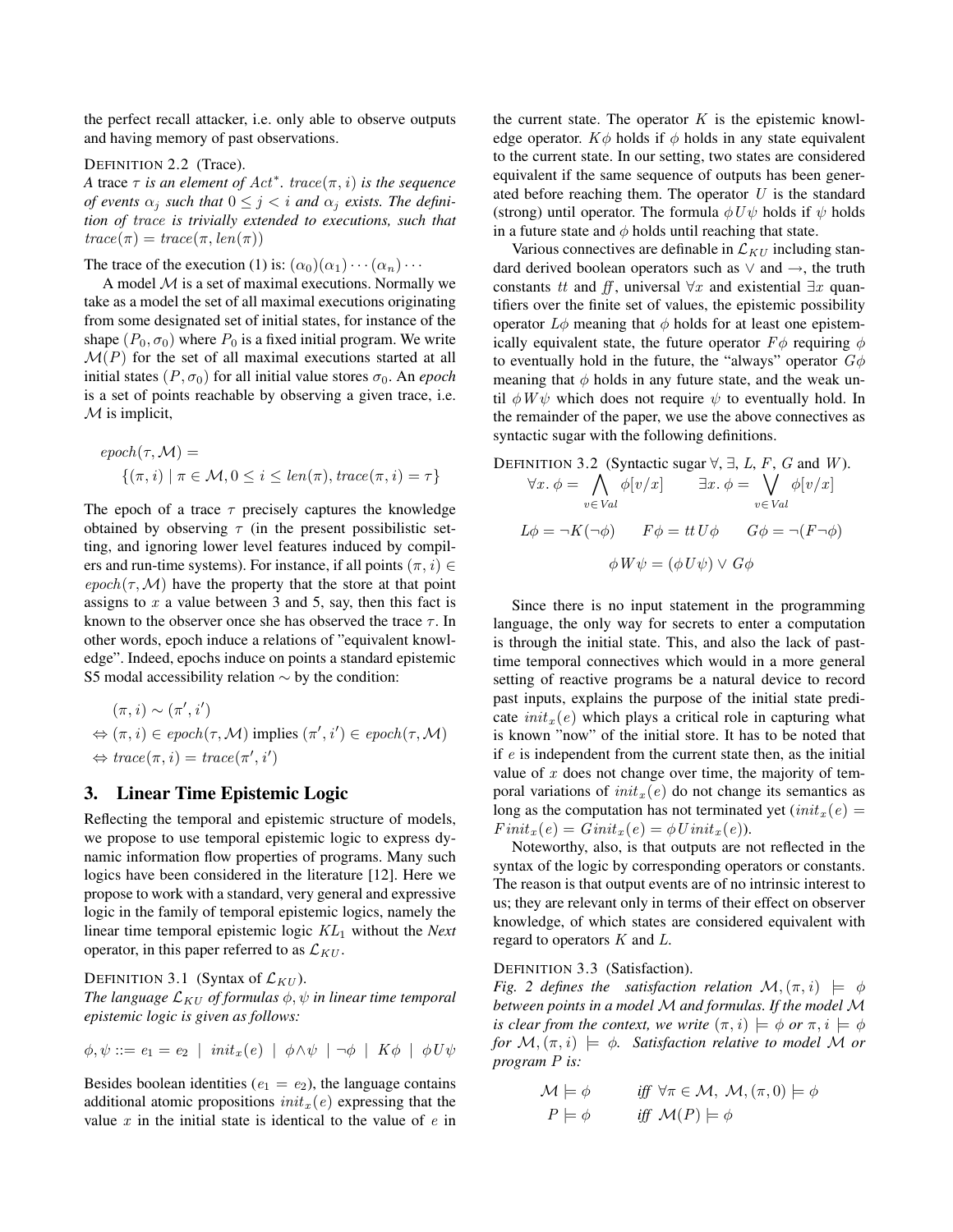| $\mathcal{M}, (\pi, i) \models e_1 = e_2$       | iff $\sigma(\pi, i)(e_1) = \sigma(\pi, i)(e_2)$                                                                                      |
|-------------------------------------------------|--------------------------------------------------------------------------------------------------------------------------------------|
| $\mathcal{M}, (\pi, i) \models init_x(e)$       | iff $\sigma(\pi,0)(x) = \sigma(\pi,i)(e)$                                                                                            |
| $\mathcal{M}, (\pi, i) \models \phi \land \psi$ | iff $(\pi, i) \models \phi$ and $(\pi, i) \models \psi$                                                                              |
| $\mathcal{M}, (\pi, i) \models \neg \phi$       | iff $(\pi, i) \not\models \phi$                                                                                                      |
| $\mathcal{M}, (\pi, i) \models K\phi$           | iff $\forall \pi' \in \mathcal{M}, \forall (\pi', i') \in \pi'$ such that $trace(\pi, i) = trace(\pi', i'), (\pi', i') \models \phi$ |
| $\mathcal{M}, (\pi, i) \models \phi U \psi$     | iff $\exists j : i \leq j \leq len(\pi)$ such that $(\pi, j) \models \psi$ and $\forall k : i \leq k < j$ , $(\pi, k) \models \phi$  |
|                                                 |                                                                                                                                      |

|  |  |  | Figure 2. Formulas satisfaction at execution point |  |
|--|--|--|----------------------------------------------------|--|
|--|--|--|----------------------------------------------------|--|

In terms of epochs the formula  $K\phi$  expresses that  $\phi$  holds for all points in the current epoch; and, dually,  $L\phi$  expresses that  $\phi$  holds for at least one point in the current epoch, or in other words, that the observer is unable to rule out  $\neg \phi$  on the basis of the outputs received so far.

EXAMPLE 3.1 (Basic example). *If the point*  $(\pi, i)$  *satisfies the formula*  $G(x = 5)$  *then, in all future execution points of* π, variable x has value 5. If  $(π, i)$  satisfies the formula  $F(K\phi)$  *then there exists a point*  $(\pi, j)$  *(with*  $j \geq i$ *) for*  $which \phi$  *holds for all points*  $(\pi', j')$  (including  $(\pi, j)$ ) having *the same trace as*  $(\pi, j)$   $(trace(\pi, j) = trace(\pi', j')$ , *i.e. execution* π <sup>0</sup> *after* j 0 *steps has generated the same output sequence as execution* π *after* j *steps). Combining both previous formulas, if*  $(\pi, i)$  *satisfies the formula*  $FKG(x =$ 5) *then there exists a trace*  $\tau$  *of a future point*  $(\pi, i)$  *for which x* equals 5 in every future point of any point having trace τ.

EXAMPLE 3.2 (It is always possible to lose). *At the program level, if* GLF(lost = tt) *for program* P *then, for all potential traces* τ *of* P*, there exists an execution of* P *which at one point has generated the trace* τ *and for which* lost *will be equal to* tt *at some point in the future. In other words, if the initial state of an execution of* P *is unknown, whatever output sequence is observed, it is impossible to rule out the fact that losing in the future is still possible.*

EXAMPLE 3.3 (Eventually, the initial value is deducible). *Still at the program level, if*  $\exists v$ *. FK init<sub>x</sub>(v) holds for program* P *then for all executions* π *of* P *there exists a value* v *and a point* (π, i) *which generates a trace* τ *for which, for*  $any$  *execution*  $\pi'$  *of*  $P$ *, all points*  $(\pi', i')$  *generating the same trace*  $\tau$  *(including*  $(\pi, i)$ *)* are such that the initial value of x *is* v*. In other words, any execution of* P *will, at some point, have generated an output sequence from which it is possible to deduce the initial value of x.* 

#### 3.1 Relation to Standard Models of Knowledge

Kripke structures are commonly used to give semantics to modal logics, and hence by extension to epistemic logics as well [12]. A Kripke structure (for a single agent) is a triple  $(S, \mathcal{T}, \mathcal{K})$  where S is a set of states, T is a valuation assigning to each atomic proposition a predicate on  $S$ , and  $K$  is a binary accessibility relation on states such that  $(s_1, s_2) \in$  $K$  if from the observations made by the observer while in state  $s_1$ , it is equally possible to be in state  $s_2$ . For a given model M, let  $S_M$  be the set of all the execution points  $(\pi, i)$ of the executions  $\pi$  of M; let  $\mathcal{T}_M$  be the function taking each atomic proposition of the shape " $e_1 = e_2$ " or "init<sub>x</sub>(e)" to the set of points for which the proposition holds according to Def. 3.3; and finally, let  $K_{\mathcal{M}}$  be the binary relation  $\sim$ defined at the end of Sect. 2. Then  $(S_{\mathcal{M}}, T_{\mathcal{M}}, \mathcal{K}_{\mathcal{M}})$  is a Kripke structure for which the standard definitions of the knowledge operators have the same semantics as the one provided in Def. 3.3.

Interpreted systems are a refinement of Kripke structures used to define the semantics of epistemic logics [12, 23] in terms of multi-agent systems. Roughly, an interpreted system is a pair  $(\mathcal{R}, \mathcal{T})$ , where  $\mathcal R$  is a set of runs r as functions from time to global states. A global state is a tuple composed of an environment state and one state for every agent in the system. Similarly as in the case of Kripke structures,  $T$  is a function stating if a state formula holds on a given global state. For a given model M, let  $\mathcal{R}_{\mathcal{M}}$  be the set of runs  $r_{\pi}$  such that  $\pi \in \mathcal{M}$  and  $r(i)$  is the pair composed of the environment state  $trunc(\pi, i)$  with actions removed and the agent/attacker state  $trace(\pi, i)$ . Let T be defined for formulas of the shape " $e_1 = e_2$ " or "init<sub>x</sub>(e)" according to Def. 3.3, as a predicate on global states. The semantics of the knowledge operators provided in Def. 3.3 is equivalent to their standard semantics over the interpreted system  $(\mathcal{R}_{\mathcal{M}}, \mathcal{T}_{\mathcal{M}})$ .

# 4. Noninterference

We now discuss how the logic applies to information flow security properties, adapted to the present setting of outputonly imperative programs. We first consider the concept of noninterference [16]. In a language-based setting and considering a two-level security lattice only, noninterference in a relational (initial-final state) setting requires that no information about initial values of high identifiers (which we want to protect) can flow to final values of low identifiers (which the attacker can observe). This condition is easily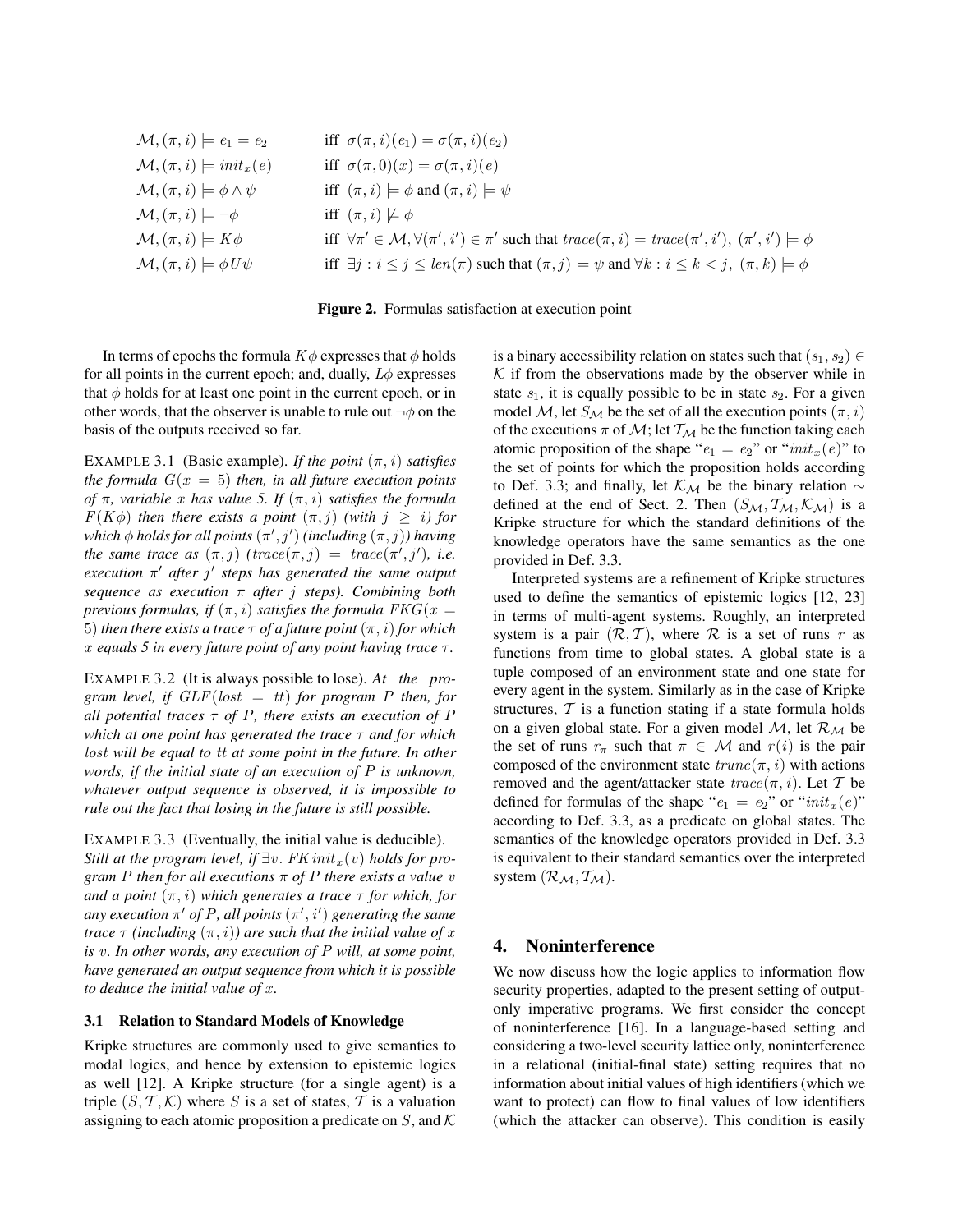adapted to the present setting of output-only programs by instead prohibiting high flow to the public outputs.

Write  $\sigma_1 \approx_{\vec{x}} \sigma_2$  if the two stores  $\sigma_1$  and  $\sigma_2$  are equivalent with regard to a set of identifiers  $\vec{x}$ , i.e.  $\forall x \in \vec{x}$ .  $\sigma_1(x) =$  $\sigma_2(x)$ . Fix now a set of low identifiers  $\vec{l}$ , and let  $\vec{h}$  be its complement, the high identifiers.

DEFINITION 4.1 (ONI).

*A program* P *satisfies* output-only noninterference *iff:*

$$
\forall \pi_1, \pi_2 \in \mathcal{M}(P).
$$
  

$$
\sigma(\pi_1, 0) \approx_{\vec{l}} \sigma(\pi_2, 0) \Rightarrow \text{trace}(\pi_1) = \text{trace}(\pi_2)
$$

Intuitively, the definition states that there is no information flowing from  $\vec{h}$  to the attacker if for any maximal execution having trace  $\tau$ , all maximal executions started with the same values for  $\vec{l}$  produce the same trace. In other words, all initial secret values  $(\vec{h})$  might have given rise to the output sequence that an attacker is observing. It is worth noting that this definition subsumes standard noninterference. Indeed, we only need to modify program  $P$  by outputting the values of low identifiers  $(\vec{l})$  whenever they are observable. Termination sensitivity can also be added by a final dummy output. We now show how ONI can be encoded in our epistemic framework.

DEFINITION 4.2 (ESP).

$$
\mathsf{ESP} \stackrel{\textit{def}}{=} \forall \vec{v}. \left(\textit{init}_{\vec{l}}(\vec{v}) \rightarrow \forall \vec{u}. \ L(\textit{init}_{\vec{l}}(\vec{v}) \land \textit{init}_{\vec{h}}(\vec{u}))\right)
$$

The formula ESP is satisfied at a given execution point if every initial secret is possible among the execution points having the same trace and initial public values. In our epistemic framework, we claim that a program does not reveal any secret if all its execution points satisfy ESP, i.e. every initial secret is possible for every trace and public inputs generating such trace.

DEFINITION 4.3 (AK). *A program* P *satisfies* absence of knowledge *iff:*

$$
P \models G(\text{ESP})
$$

We first give some examples to show how the logic applies to programs wrt. standard noninterference and afterwards prove the equivalence of the above definitions.

EXAMPLE 4.1. Let  $P ::= x := y$ ; out(y) *be a program over booleans with*  $x \in \vec{h}$ ,  $y \in \vec{l}$ . Then P satisfies ONI since *the initial value of* y *never changes. We show that* P *satisfies AK. Consider a model* M *associated with program* P *where the store is a pair*  $(x, y)$ *. Then* 

$$
\mathcal{M} ::= \begin{cases} \pi_1 = (tt, tt) \rightarrow (tt, tt) \stackrel{tt}{\rightarrow} (tt, tt) \\ \pi_3 = (tt, ff) \rightarrow (ff, ff) \stackrel{ff}{\rightarrow} (ff, ff) \\ \pi_2 = (ff, ff) \rightarrow (ff, ff) \stackrel{ff}{\rightarrow} (ff, ff) \\ \pi_4 = (ff, tt) \rightarrow (tt, tt) \stackrel{tt}{\rightarrow} (tt, tt) \end{cases}
$$

*One can verify, by case analysis, that*  $M \models G(\text{ESP})$ *. Consider for instance*  $\pi_4$ *. Then*  $v = tt$  *and*  $\pi_4$ *,*  $i \models$  $init_y(v)$  *holds for all*  $0 \le i \le 2$ *. We show that*  $\pi_4$ *,*  $i \models$  $\forall u \, L (\text{init}_u(v) \land \text{init}_x(u))$  *for all i. For*  $i \in \{0, 1\}$ *,*  $trace(\pi_4, i) = \epsilon$ , so we can find  $(\pi_1, 0)$  and  $(\pi_2, 0)$  if  $u = tt$ *and*  $u = ff$ , *respectively.* If  $i = 2$  *and*  $u = tt$ , *then*  $(\pi_1, 2)$ *has the same trace and initial value; otherwise, if*  $u = ff$ *, we pick*  $(\pi_4, 2)$ *. Similarly, the condition holds for other cases. Let now*  $P ::= x := y$ ; out(y) *with*  $x \in \overline{l}, y \in \overline{h}$ . Then, P *falsifies ONI since we output the secret value* y *to public output.* We show for model M that  $M \not\models G \forall v. (init_x(v) \rightarrow$  $\forall u \, L (init_x(v) \wedge init_y(u)))$  *i.e.*  $\exists \pi . \exists i. \exists v .init_x(v) \wedge \exists u. \forall \pi'.$  $\forall i'.trace(\pi, i) = trace(\pi', i')$  then  $\pi', i' \not\models (init_x(v) \land$  $init<sub>v</sub>(u))$ *). In particular,*  $\pi_3$  *is a counterexample. Set*  $v = tt$ *and* u = tt*; the only executions having the same trace as*  $\pi_3$  *are*  $\pi_2$  *and*  $\pi_3$ *. However,*  $\sigma(\pi_2, 0)(x) = ff \neq v$  *and*  $\sigma(\pi_3, 0)(y) = ff \neq u.$ 

LEMMA 4.1 (Initial values stability). *For all vectors of values*  $\vec{v}$  *and identifiers*  $\vec{x}$ *:* 

$$
\pi, 0 \models init_{\vec{x}}(\vec{v}) \text{ implies } \forall (\pi, i) \in \pi : \pi, i \models init_{\vec{x}}(\vec{v})
$$

PROOF. *Immediate. By definition of satisfaction relation*  $\pi, i \models init_{\vec{x}}(\vec{v}) \text{ iff } \sigma(\pi, 0)(\vec{x}) = \vec{v}.$ 

PROPOSITION 4.1 (Equivalence of ONI and AK). *For all programs* P*:*

$$
P \models ONI \text{ iff } P \models AK
$$

PROOF. (⇒) *Assume* P *satisfies ONI. By definition, given*  $\pi_1$ *, then for all*  $\pi_2$ *,*  $\sigma(\pi_1, 0) \approx_{\vec{l}} \sigma(\pi_2, 0)$ *, trace* $(\pi_1)$  =  $trace(\pi_2)$ . In particular any two equal traces have equal *prefix traces of same length. We show that*  $\pi \in \mathcal{M}$ *.*  $\pi$ *,* 0  $\models$  $G \ \forall \vec{v}.(\text{init}_{\vec{l}}(\vec{v}) \rightarrow \forall \vec{u}. L(\text{init}_{\vec{l}}(\vec{v}) \land \text{init}_{\vec{h}}(\vec{u}))).$  Pick any  $\pi \in \mathcal{M}$  and  $\vec{v} \in Val$ ; then we show for all  $0 \leq i \leq len(\pi)$ .  $\pi, i \models (init_{\vec{l}}(v) \rightarrow \forall \vec{u}. L (init_{\vec{l}}(v) \land init_{\vec{h}}(\vec{u}))).$  Namely, as- $\mathit{sume~\pi, i \models init_{\vec{l}}(\vec{v})~\mathit{then for any}~\vec{u} \in Val~\mathit{there~exists~}~\pi', i'.}$  $trace(\pi, i) = trace(\pi', i') \wedge (\pi', 0) \models init_{\vec{l}}(\vec{v}) \wedge init_{\vec{h}}(\vec{u}).$ *Let now*  $\mathcal{M}_a \subseteq \mathcal{M}$  *be such that*  $\forall \pi \in \mathcal{M}_a$ *.*  $\sigma(\pi, 0)(l) = a$ *. Then*  $\mathcal{M} = \bigcup_{a \in Val} \mathcal{M}_a$  *. By ONI condition, for all*  $\pi \in$  $\mathcal{M}_a$ *.*  $trace(\pi) = \tau$  *for some trace*  $\tau$  *and any initial*  $\vec{h}$ *. Then, using Lemma 4.1 and chopping off execution* π *we get the result for all* (π, i*). The same argument can be used for any*  $\mathcal{M}_a$ *, so we are done.* 

 $(\Leftarrow)$  *Suppose now*  $\forall \pi \in \mathcal{M}$ .  $\pi, 0 \models G \ \forall \vec{v}.(\text{init}_{\vec{l}}(v) \rightarrow$  $\forall \vec{u}. L (init_{\vec{l}}(v) \wedge init_{\vec{h}}(\vec{u}))).$  We show ONI holds. By hypoth*esis, pick*  $\pi \in M$  *with*  $\sigma(\pi, 0)(l) = v$ *, then we show that for all*  $\pi'$  *such that*  $\sigma(\pi', 0)(l) = v$ *, trace* $(\pi) = \text{trace}(\pi').$ *By hypothesis, given* π*, in particular it is always possible to find*  $\pi'$  with same initial values  $\vec{v}$ , for any  $\vec{u}$  having the same *trace.* □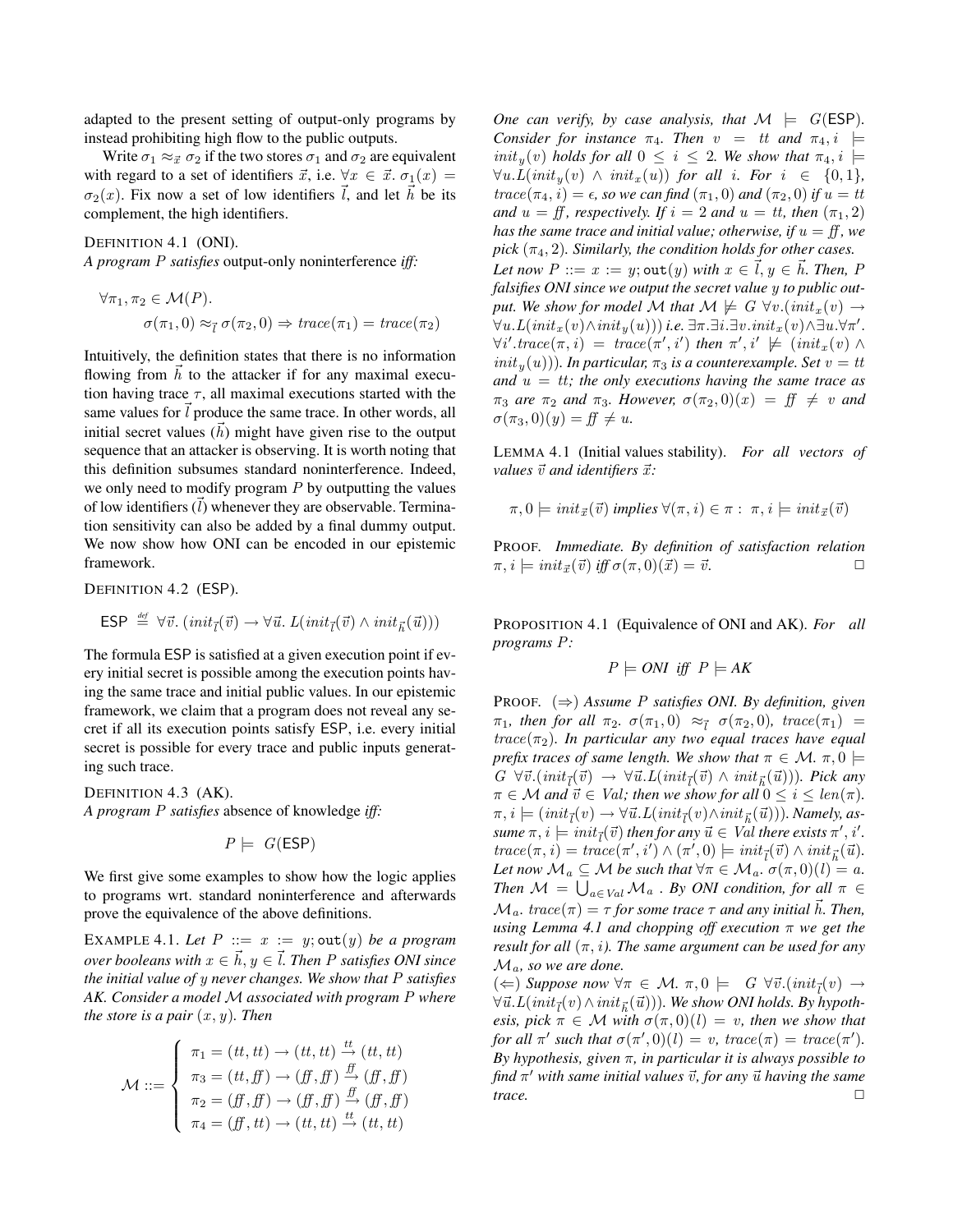EXAMPLE 4.2. *Let* P *be a program manipulating two private variables*  $h_1$ ,  $h_2$  *over boolean domain.* 

$$
P ::= \text{ if } h_1 \text{ then out}(\neg h_2) \text{ else out}(h_2)
$$

*The program is not secure since it reveals whether the secrets are equal or not i.e.*  $h_1 = h_2$ *. In fact, for all input states where*  $h_1 = h_2$  *i.e.* (*tt, tt*), (*ff, ff*), *P outputs ff, otherwise it outputs* tt *and this is captured by Def. 4.3.*

On the other hand, we will see in the following section that if one agrees to declassifies  $\phi := h_1 = h_2$  then Def. 5.3 will deem the program secure.

#### 5. Declassification: What

Noninterference guarantees an end-to-end confidentiality policy, namely as soon as a program conveys 1 bit of secret information, it is ruled out by the condition. In real applications this policy turns out to be restrictive, as in many scenarios partial information leakage is considered admissible. Declassification policies handle those acceptable, or even desired, information leakages [28]. For example, a customer may be allowed to access a scientific article (secret data) once she has paid the registration fee to some on line provider. In this case, an intentional release of secret information is needed. Declassification has been recognized as one of the main challenges in information flow security [25]. The main concern is to prove that declassification is safe and the attacker is unable to compromise the release mechanism and disclose more sensitive information than stated in the policy. Many authors have addressed the problem from different points [1, 2, 4, 10, 19, 26]. In particular, in [28], the authors present a classification of different flavors of declassification. In this section and the following ones, we show how our temporal epistemic framework captures in an elegant way those dimensions.

One way of modeling declassification is by means of a predicate  $\phi$  over initial values which expresses the property one intends to declassify. In that case, one has to make sure that states having the same property  $\phi$  can not be distinguished by the attacker. This idea originates from *selective dependency* [10] and corresponds to the *What* dimension [28]. In particular, the programmer should specify a global declassification policy  $\phi$  and the enforcement mechanism has to ensure that no information other than what is specified in the policy can be disclosed by the attacker. For example, the information system of a company can release the average salary of an employee, but it shouldn't be possible to reveal, for instance, the salary of a certain employee. Let  $\sigma_1 \approx_{\phi} \sigma_2$  denote equivalent states according to the declassification policy  $\phi$  i.e.  $\sigma_1(\phi) = \sigma_2(\phi)$ .

DEFINITION 5.1 (NID). Let  $\phi$  be a global declassification policy. A program P sat*isfies* noninterference modulo declassification  $\phi$  *iff*:

$$
\forall \pi_1, \pi_2 \in \mathcal{M}(P).
$$
  
\n
$$
(\sigma(\pi_1, 0) \approx_{\vec{l}} \sigma(\pi_2, 0) \land \sigma(\pi_1, 0) \approx_{\phi} \sigma(\pi_2, 0))
$$
  
\n
$$
\Rightarrow trace(\pi_1) = trace(\pi_2)
$$

The definition of NID specifies that any initial state having the same public values and agreeing on  $\phi$  should produce the same output trace.

Let us now see how global declassification policies can be expressed in our model. We first introduce the formula ESPM. An execution point satisfies ESPM( $\Phi$ ) where  $\Phi$  is a set of declassification policies iff, among the other execution points having the same trace and initial public values, every initial secret agreeing on  $\Phi$  is possible.

DEFINITION 5.2 (ESPM).

$$
\begin{aligned} \mathsf{ESPM}(\Phi) & \stackrel{\text{def}}{=} \\ \forall \vec{v}_1. \ \forall \vec{u}_1. \ init_{\vec{l}}(\vec{v}_1) \land init_{\vec{h}}(\vec{u}_1) \rightarrow \\ &\quad \forall \vec{u}_2. \ \big(\bigwedge_{\phi \in \Phi} \phi(\vec{v}_1, \vec{u}_1) = \phi(\vec{v}_1, \vec{u}_2)\big) \rightarrow \\ & L(\text{init}_{\vec{l}}(\vec{v}_1) \land \text{init}_{\vec{h}}(\vec{u}_2)) \end{aligned}
$$

PROPOSITION 5.1 (Equivalence of ESP and ESPM(∅)). *For all execution points*  $(\pi, i)$ *:* 

$$
(\pi, i)
$$
  $\models$  ESP *iff*  $(\pi, i)$   $\models$  ESPM( $\emptyset$ )

PROOF. *This proposition follows directly from the fact that if*  $\Phi$  *is empty then*  $\bigwedge_{\phi \in \Phi}$  *is vacuously true and*  $\mathop{\mathit init}\nolimits_{\vec h}(\vec u_1)$  *holds for at least one vector of values*  $\vec{u}_1$ *.* 

PROPOSITION 5.2 (Monotonicity of ESPM). *For all execution points*  $(\pi, i)$  *and sets of declassifications*  $\Phi$  *and*  $\Psi$ *:* 

$$
(\pi, i)
$$
  $\models$  ESPM( $\Phi$ ) *implies*  $(\pi, i)$   $\models$  ESPM( $\Phi \cup \Psi$ )

PROOF. *This proposition follows trivially from the second implication in the formula of* ESPM*. Whenever the left part of the implication*  $\bigwedge_{\phi \in \Phi \cup \Psi}$  *holds then*  $\bigwedge_{\phi \in \Phi}$  *also holds; and the right part of the implication is the same in both cases, so if the L formula holds with*  $\Phi$  *it still holds with*  $\Phi \cup \Psi$ *.* 

COROLLARY 5.1 (ESP subsumes ESPM). *For all execution points*  $(\pi, i)$  *and sets of declassifications*  $\Phi$ *:* 

 $(\pi, i) \models$  ESP *implies*  $(\pi, i) \models$  ESPM( $\Phi$ )

**PROOF.** *This is a direct corollary of Prop.* 5.1 and 5.2.  $\Box$ 

#### DEFINITION 5.3 (AKD).

Let  $\phi$  be a global declassification policy. A program P sat*isfies* absence of knowledge modulo declassification  $\phi$  *iff:* 

$$
P \models G(\text{ESPM}(\{\phi\}))
$$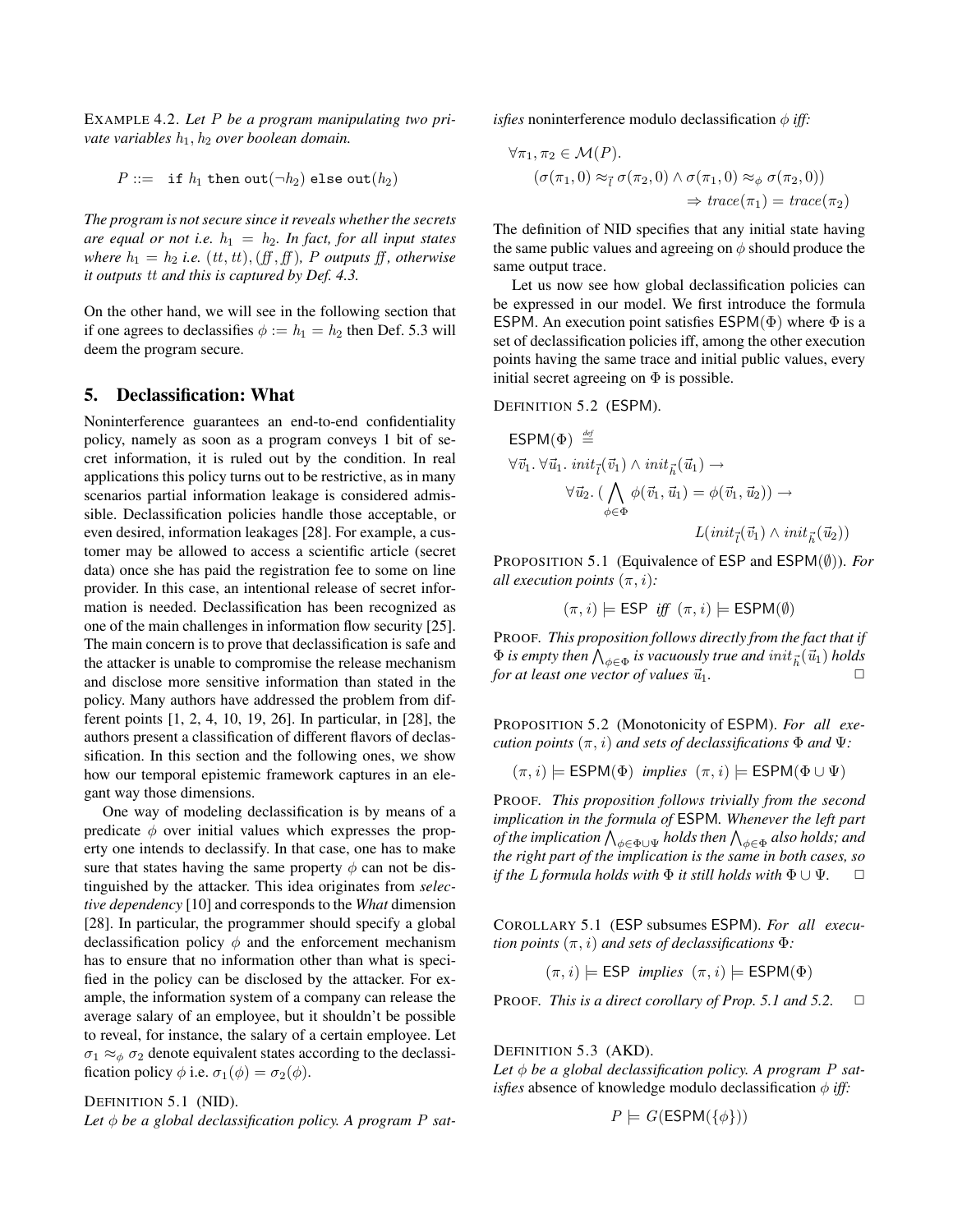

Figure 3. Knowledge and Declassification

Figure 3 illustrates the intuition behind our security condition. The graphic presents the knowledge about initial secrets that an attacker gains by observing a certain trace  $\tau = o_1 o_2 o_3$  as function of time elapsed from the beginning of computation. The black solid line shows the evolution of attacker knowledge at each output point and in particular how it can possibly increase in each epoch. Initially the attacker has knowledge about public identifiers. On the other hand the red dotted line shows the global declassification policy represented by a predicate  $\phi$ . As long as the solid line remains below the dotted line the declassification is safe, namely the attacker knowledge is smaller than the information released intentionally prior to program execution. In this case, one can see that after the second observation point  $o_2$  the attacker learns more than the policy allows, thus the program becomes insecure.

PROPOSITION 5.3 (Equivalence of NID and AKD). *For all programs* P*:*

$$
P \models NID \text{ iff } P \models AKD
$$

**PROOF.** *The proof is similar to the one for Prop.* 4.1.  $\Box$ 

It is worth noting that if the declassification policy states "*No secret information can be leaked*", then the property becomes  $\phi = tt$  and AKD will correspond to AK. We illustrate the above condition by means of an example.

EXAMPLE 5.1. *Consider the program*  $P$  *with*  $h \in h$ .  $P_{1}$  :::  $f(l = 0)$  then  $f(1)$  = 1

$$
P ::= \mathtt{il}\ (h = 0) \ \mathtt{then} \ \mathtt{out}(1) \ \mathtt{else} \ \mathtt{out}(2)
$$

*One can spot an implicit flow due to dependence on a conditional on secret* h*. Let*M*be a model of* P*. To falsify Def. 4.3, pick*  $\pi$  *such that*  $\sigma(\pi, 0)(l) = \sigma(\pi, 0)(h) = 0$ *. Then, pick*  $\pi'$ such that  $\sigma(\pi',0)(l) = 0$  and  $\sigma(\pi',0)(h) \neq 0$ . It is easy to  $see$  that  $trace(\pi) \neq trace(\pi')$ . Suppose now we declassify *the zeroness of h i.e.*  $\phi := (h = 0)$ *. All executions originating from* h = 0 *produce the same trace i.e. output 1. On the other hand, all executions originating from*  $\neg \phi := (h \neq 0)$ *also produce the same trace, i.e. output 2. Hence, the program is secure. It is worth to noting how Def. 5.3 rules out programs that reveal more than what is allowed by the declassification policy. Suppose we want to declassify the sign of identifier h, namely*  $\phi := (h \ge 0)$ *. Then, P becomes insecure since the attacker is now able to distinguish between*

*values having the same property*  $\phi$ *. In particular let*  $h_1 = 0$ *and*  $h_2 = 1$ *, so*  $\phi(h_1) = \phi(h_2)$ *. In that case P outputs* 1 *and* 2*, respectively, so it is deemed insecure.*

*Abstract Non-Interference* Abstract Non-Interference (ANI) is an abstract interpretation based approach for modeling and certifying information flow properties[14]. This framework characterizes different qualitative aspects related to global declassification policies and attacker observational power. In particular, using the notion of abstract domain, the authors give an extensional model of what an attacker is allowed to see of public data (attacker power) and of what she is allowed to disclose of secret data (declassification). For example, let P be a program with  $l \in \overline{l}$ ,  $h \in \overline{h}$ .

 $P ::= \text{if } (h > 0) \text{ then } l := 2l * h \text{ else } l := 2l * h + 1$ 

Clearly, there is an direct flow to public identifier  $l$  which conveys the value of secret  $h$ . However, if one is interested in releasing only the sign of secret identifier  $h$  in input and considers a weaker attacker who is able to observe only the parity of identifier  $l$  in output then  $P$  will be secure. Indeed, fix the initial value of low identifier  $l$  and consider initial values of h in input having the same sign, say  $h < 0$ . It can be easily seen that the final value of  $l$  will have the same parity; in this case it will correspond to an odd value. This definition is called *Narrow ANI via allowing* [21]. Let η, φ, ρ be the abstract domains for public input, declassified private input and public output, respectively.

DEFINITION 5.4 (NANI). *A program P satisfies* Narrow ANI,  $(\eta)P(\phi \Rightarrow \rho)$ *, iff:* 

$$
\forall l_1, l_2 \in \vec{l}, \forall h_1, h_2 \in \vec{h} : \newline \eta(l_1) = \eta(l_2) \land \phi(h_1) = \phi(h_2) \newline \Rightarrow \rho([\![P]\!](h_1, l_1)) = \rho([\![P]\!](h_2, l_2))
$$

Basically it states that for any initial public values having property  $\eta$  and for any private initial values having property  $\phi$ , the result of the computation has property  $\rho$  over public outputs. In particular the previous example corresponds to checking  $(Id)P(Sign \Rightarrow Par)$ .

There is a nice relation between NANI and our epistemic framework. One can look at the abstractions over public input domain and public output domain as abstractions over channels receiving and releasing these values, respectively. More concretely, suppose one wants to check NANI for  $(\eta)P(\phi \Rightarrow \rho)$ . In order to model the attacker power in output we can use the output actions  $out(e)$  and check the following formula wrt. a model M of the program  $P$ ; out $(\rho(l))$ . Given a pair  $(\vec{u}, \vec{v})$  we denote by fst and snd, respectively, the first and the second component of such a pair.

#### DEFINITION 5.5 (AAK).

*A program* P *satisfies* abstract absence of knowledge *w.r.t. abstractions*  $\rho$ *,*  $\eta$  *and*  $\phi$  *iff:* 

$$
P:\texttt{out}(\rho(\vec{l})) \models G(\textsf{ESPM}(\{\eta \circ \mathit{fst}, \phi \circ \mathit{snd}\}))
$$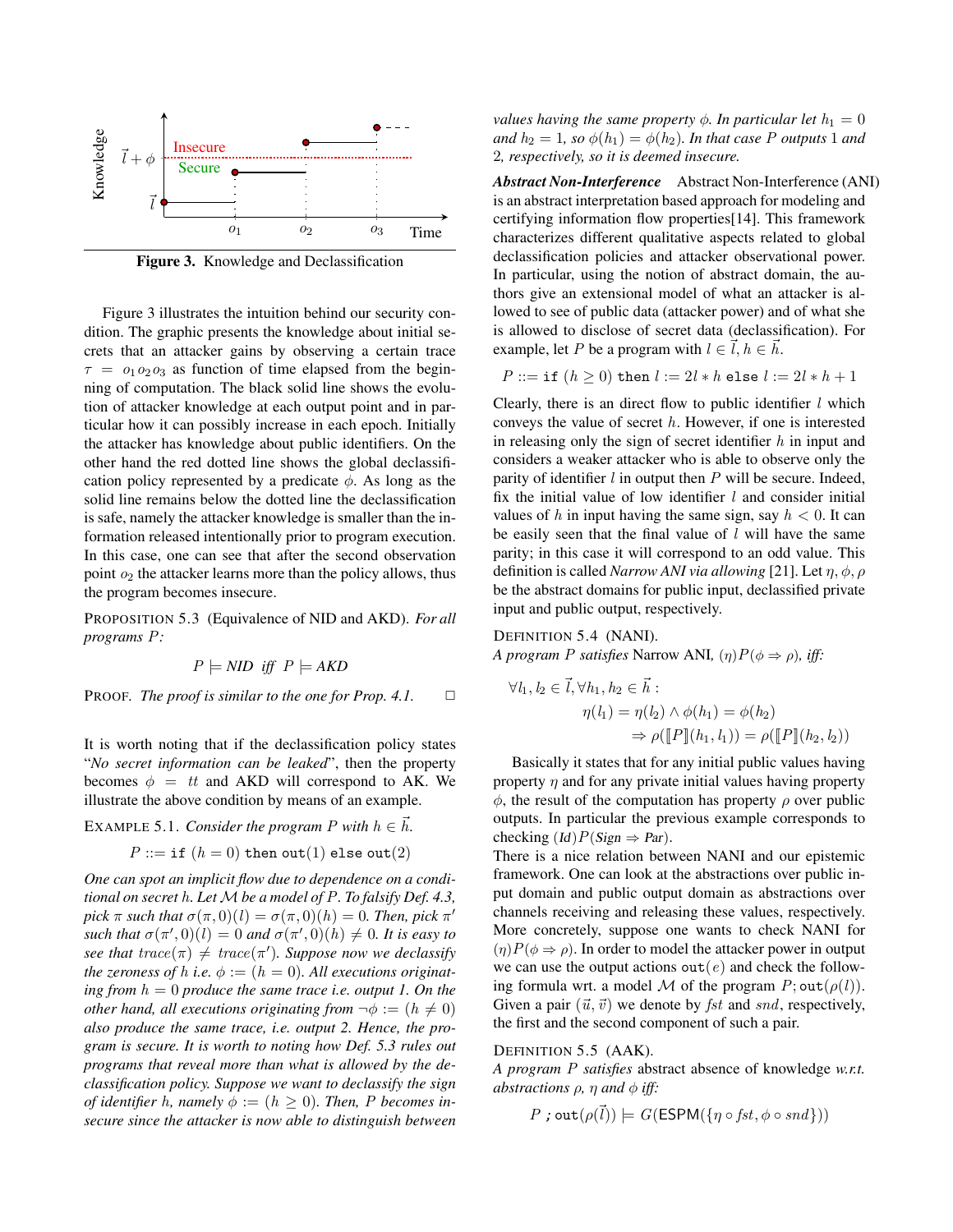On the other hand, the public input abstraction  $\eta$  deserves some explanation. It can happen that Def. 5.5 fails because the attacker is able to distinguish two input states having the same property  $\eta$ . Consider a model  $\mathcal M$  of the program  $P ::= l := 2l * h^2$ ; out  $(Sign(l))$  where  $\eta = Par$  and  $\phi = Id$ . Let  $\pi$  be a maximal execution originating from initial state  $\sigma$  such that  $\sigma(\pi, 0)(l) = 2$  and  $\sigma(\pi, 0)(h) = 1$ . Then one can find another maximal execution  $\pi'$  such that  $\sigma(\pi',0)(l) = -2$  and  $\sigma(\pi',0)(h) = 1$ . Clearly  $Par(\sigma(\pi, 0)(l)) = Par(\sigma(\pi', 0)(l))$  and  $\phi = tt$ , while the sign of the outputs are different i.e.  $Sign(4) \neq Sign(-4)$ . In [14] this is called *deceptive* flow, since it only depends on variations of public inputs. However, if one interprets the public input abstraction  $\eta$  as secret knowledge that should not be controlled or disclosed to the attacker then it is reasonable to rule out the program above. Indeed, here the attacker is disclosing a property stronger than Par since she observes variations of the sign for inputs of even parity.

We now show the equivalence of these definitions and postpone a further investigation of relation to abstract noninterference as future work.

PROPOSITION 5.4 (Equivalence of NANI and AAK). *For all programs* P*:*

$$
P \models
$$
 *NANI iff*  $P \models$  *AAK*

PROOF. *It is enough to observe that the abstract domain* ρ *in NANI can be considered as a predicate over public output states. In that case the output action in AAK models the same* property.

We conclude this section by discussing an interesting example.

EXAMPLE 5.2. *Let* P *be a program that manipulates a se* $cret$  variable  $h \in h$ , initially known to range over non*negative numbers up to some constant max. We express this fact by a declassification policy*  $\phi = 0 \leq h \leq \text{max}$ . *Then* P *is secure since it outputs the same sequence of numbers in every run.*

$$
P ::= \begin{bmatrix} x := 0; \\ \text{while } (x < h) \text{ do } \text{out}(x); x + +; \\ \text{while } (x < max) \text{ do } \text{out}(x); x + +; \end{bmatrix}
$$

*Program* P *satisfies Def 5.3. Too see this, consider a model* M of P, a maximal execution  $\pi$  originating from  $\sigma_0$  =  $(max_0, x_0, h_0)$  *and any point* i.  $0 \le i \le len(\pi)$ *. Assume*  $\phi(h_0)$  *holds, then for all values*  $h_i$  *such that*  $\phi(h_i)$ *, it is pos* $sible$  to find an execution  $\pi'$  originating from  $(max_0, x_0, h_i)$ and a point i' such that  $trace(\pi, i) = trace(\pi', i')$ . In *fact, all executions produce a increasing trace of numbers of length at most max<sub>0</sub>. If*  $\phi(h_0)$  *does not hold then all executions produce the empty trace.*

# 6. Declassification: Where

Another well-studied form of declassification regards where in the system sensitive information can be released. In our framework, the only way to leak secret information is by means of output operations. In particular, any flow of information from a high identifier  $h$  to a low identifier  $l$  is perfectly fine as long as secret data is not being output. It is irrelevant at which point of a certain epoch the declassification occurs. For this reason, assume that declassification takes place together with the output actions. We model the release points in the code by special boolean flags  $r_e$  initially false and once set to *true* the program can release the value of expression e. Moreover, the flag can no more be updated once it is set to true. Assume we are given a set of release points interspersed in the program, say  $\mathcal{R}_p = \{r_{e_1}, \dots, r_{e_n}\}$ , and the corresponding release expressions  $\mathcal{R} = \{e_1, \dots, e_n\}$ then the goal is to check whether program  $P$  leaks more information that what the programmer has already allowed to be disclosed by means of the release points encountered so far. It is worth recalling that our model intends to protect the initial value of secret data, not the current ones. This objective is in line with most other work on noninterference. Let  $\mathcal{P}(\mathcal{R})$  be the power set of  $\mathcal R$  and  $\overline{\mathcal{E}}$  be the complement of  $\mathcal E$  in  $\mathcal R$ . The formula expressing the absence of attacker knowledge is given next.

#### DEFINITION 6.1 (AKR).

Let  $\{r_{e_1}, \cdots, r_{e_n}\}$  be the boolean variables, initially false, *serving as flags for the release policy* R*. A program* P *satisfies* absence of knowledge modulo release R *iff:*

$$
P \models G \bigvee_{\mathcal{E} \in \mathcal{P}(\mathcal{R})} \left( \mathsf{ESPM}(\mathcal{E}) \land \bigwedge_{e_i \in \mathcal{E}} r_{e_i} \land \bigwedge_{e_j \in \bar{\mathcal{E}}} \neg r_{e_j} \right)
$$

Note that the conditions above are mutually exclusive with respect to release points, namely given  $\pi$  and i, only one formula in the disjunction holds and that corresponds to the one with release points set to true in execution  $trunc(\pi, i)$ .

EXAMPLE 6.1. *Consider program* P with  $h_1, h_2 \in \vec{h}$  and  $l \in l$ .

$$
l := h_1; r_{h_1} := tt; \mathsf{out}(l); l := h_2; r_{h_2} := tt; \mathsf{out}(l);
$$

*Stores are vectors*  $(l, h_1, h_2)$  *and*  $\overrightarrow{h}$  *is the high store*  $(h_1, h_2)$ *. Intuitively* P *is secure since the value of a secret is always declassified before being output. Pick*  $\pi \in \mathcal{M}(P)$ *. We show that Def.* 6.1 *holds for*  $(\pi, 0)$ *. Initially*  $\mathcal{E} = \emptyset$  *is the only candidate such that*  $\bigwedge_{e_i \in \mathcal{E}} r_{e_i} \land \bigwedge_{e_j \in \bar{\mathcal{E}}} \neg r_{e_j}$ . It remains to *prove that*  $\pi$ ,  $0 \models$  **ESPM(** $\emptyset$ )*. This trivially holds until the first release point as the trace of any execution up to this point is empty and any execution generates an empty trace at some point. Then, we move on to*  $(\pi, 2)$  *which is the first execution point after setting the first release flag. At this point,* ESPM({h1}) *is required to hold. For the same reason as above,*  $\text{ESPM}(\emptyset)$  *holds and by Prop.* 5.2  $\text{ESPM}(\lbrace h_1 \rbrace)$ *also holds. The trace of*  $(\pi, 3)$  *is "h<sub>1</sub>", where*  $h_1$  *is the initial*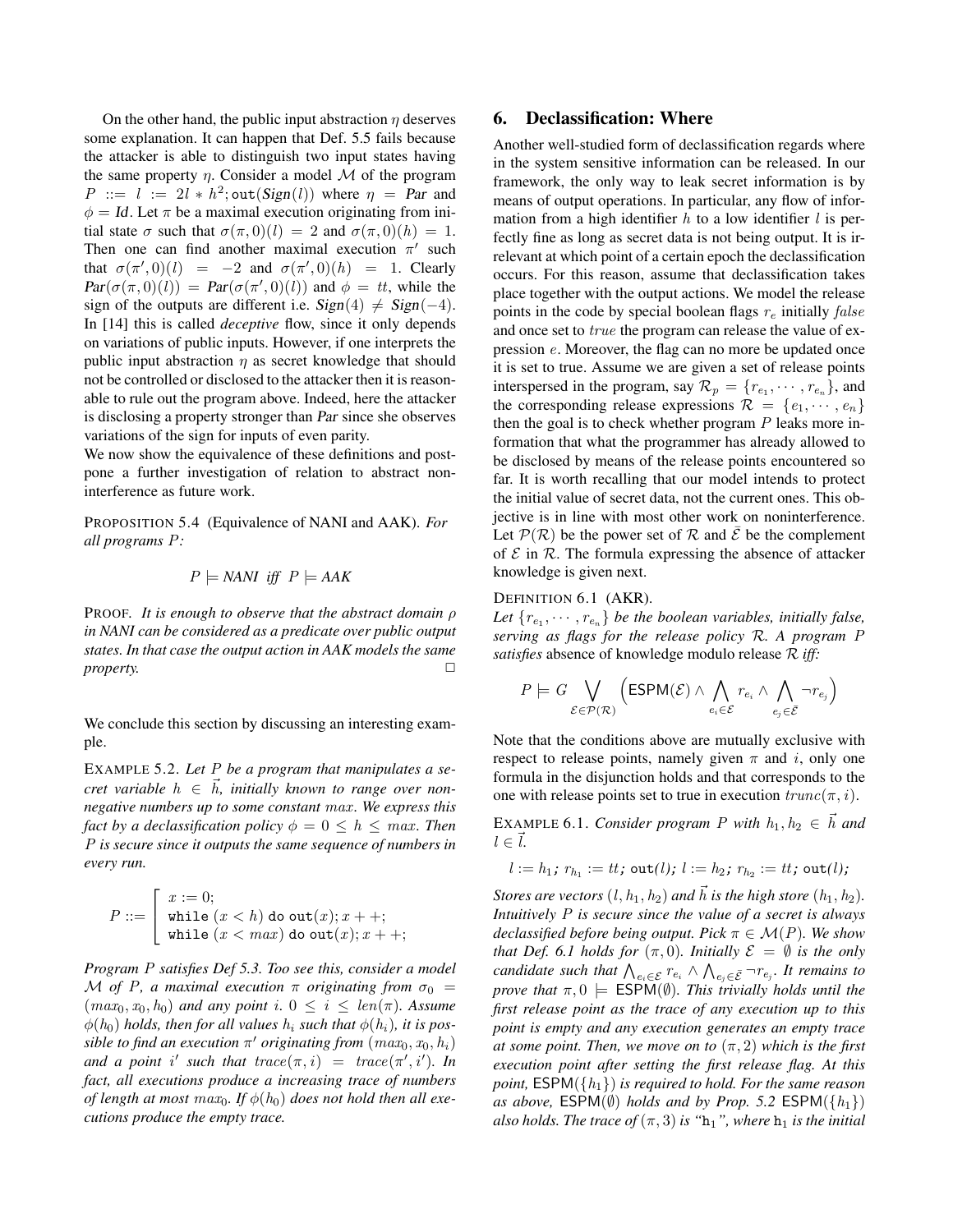*value of*  $h_1$ *, and*  $\textsf{ESPM}(\lbrace h_1 \rbrace)$  *is still the formula required to hold. Among all the execution points whose trace is*  $h_1$  *and whose execution has started with the same initial values for* l and  $h_1$ , there is at least one point whose execution has *started with*  $h_2 = h_2$  *for any*  $h_2$ *. Hence,*  $(\pi, 3)$  *satisfies* ESPM({ $h_1$ })*. Similarly,*  $(\pi, 4) \models$  ESPM({ $h_1$ })*,*  $(\pi, 5) \models$ ESPM({ $h_1, h_2$ }) *and* ( $\pi, 6$ )  $\models$  ESPM({ $h_1, h_2$ })*. Hence,* P *satisfies AKR.*

We now show how Def. 6.1 relates to a similar security condition called *gradual release* [1]. Although gradual release considers a slightly different computational model, the basic idea is that the attacker knowledge is constant between release points. In the same spirit, we compute the attacker knowledge for a given trace and compare it with the information released over that trace. In particular, if the attacker knowledge is greater than what has been declassified so far, there is an insecure leakage. Given a program  $P$ , an initial store  $\sigma_0$  and a trace  $\tau$  originating from that store, we define the knowledge over the trace  $\mathcal{K}(P, \sigma_0, \tau)$  as the set of initial stores that could have led to that trace.

$$
\mathcal{K}(P, \sigma_0, \tau) =
$$
  
\n
$$
\{\sigma(\pi, 0) \mid \exists (\pi, i) : \sigma(\pi, 0) \approx_{\vec{l}} \sigma_0 \land trace(\pi, i) = \tau\}
$$

As pointed out by Askarov and Sabelfeld [1], this set corresponds to the uncertainty of an attacker observing trace  $\tau$ .

When reaching a point whose trace is  $\tau$  and execution started in  $\sigma_0$ , a certain number of release point  $r_{\phi}$  have been executed. Let  $\mathcal{D}_{\sigma_0,\tau}$  be the set of common release points that have been executed when reaching any point whose trace is  $\tau$  and execution started in  $\sigma_0$  and  $\Phi_{\sigma_0,\tau} = {\phi \mid \phi}$  $r_{\phi} \in \mathcal{D}_{\sigma_0,\tau}$ . Moreover, let  $\mathcal{R}(P,\sigma_0,\tau)$  be the maximum knowledge authorized, or minimum uncertainty required, at a point whose trace is  $\tau$  for an execution started with the value store  $\sigma_0$ .

$$
\mathcal{R}(P, \sigma_0, \tau) = \{ \sigma \mid \sigma \approx_{\vec{l}} \sigma_0 \land \bigwedge_{\phi \in \Phi_{\sigma_0, \tau}} \sigma_0(\phi) = \sigma(\phi) \}
$$

Then, a program is secure if the information disclosed by observing a given trace is less than the information released over that trace; or if the required uncertainty is a subset of the attacker uncertainty.

DEFINITION 6.2 (ER). *A program* P *satisfies* epistemic release *iff:*

$$
\forall \sigma_0, \tau: \ \mathcal{R}(P, \sigma_0, \tau) \subseteq \mathcal{K}(P, \sigma_0, \tau)
$$

EXAMPLE 6.2. *Consider the program in Example 6.1 over a boolean domain and*  $(l, h_1, h_2)$  *a triple corresponding to a store. Take*  $\sigma_0(l) = tt$ *. Then, for the empty trace*  $\epsilon$ *, we have*  $\mathcal{K}(P, \sigma_0, \epsilon) = \mathcal{R}(P, \sigma_0, \epsilon) = \{(tt, \epsilon, \epsilon)\}\$ . *Now we pick*  $\tau = tt$  and  $\mathcal{K}(P, \sigma_0, tt) = \mathcal{R}(P, \sigma_0, tt) = \{(tt, tt, t)\}$ *since we release*  $h_1$ *. Proceeding in this way it is easy to prove that*  $P$  *satisfies*  $ER$ *. Suppose that we don't release*  $h_1$  *at the* 

*first output. Then we have*  $\mathcal{R}(P, \sigma_0, tt) = \{(tt, \_, \_)\}$  *which is clearly not contained in*  $\mathcal{K}(P, \sigma_0, \text{ } t)$ *.* 

PROPOSITION 6.1 (Equivalence of AKR and ER). *For all programs* P*:*

$$
P \models AKR \text{ iff } P \models ER
$$

**PROOF.**  $(\Rightarrow)$  *Assume*  $P \models AKR$ *. Let*  $\pi \in \mathcal{M}(P)$ *. We show that for all prefixes*  $\tau$  *of trace* $(\pi)$ ,  $\mathcal{R}(P, \sigma(\pi, 0), \tau) \subseteq$  $\mathcal{K}(P, \sigma(\pi, 0), \tau)$ *. Consider*  $(\pi, i)$  *such that trace* $(\pi, i) = \tau$ *and release points*  $r_{\phi_1}, \cdots, r_{\phi_k}$  *being active. By Def. 6.1,*  $\pi, i \models \text{ESPM}(\mathcal{E})$  where  $\mathcal{E} = {\phi_1, \cdots, \phi_k}$ *. Basically, it says that for all*  $(\pi', 0)$  *such that*  $\sigma(\pi, 0) \approx_{\vec{l}} \sigma(\pi', 0)$  *and*  $\bigwedge_{\phi\in\mathcal{E}}\sigma(\pi,0)(\phi)=\sigma(\pi',0)(\phi)$  (i.e.  $(\pi',0)\in\mathcal{R}(P,\sigma_0,\tau)$ ), *there exists*  $(\pi', i')$  *such that trace* $(\pi', i') = \tau$  *(i.e.*  $(\pi', 0) \in$  $\mathcal{K}(P, \sigma_0, \tau)$ *). This is exactly ER.* 

 $(\Leftarrow)$  *Assume*  $P \models ER$ , we show that  $P \models AKR$ . Pick  $any \pi \in \mathcal{M}(P)$  *and*  $(\pi, i) \in \pi$ *. Let*  $\sigma_0 = \sigma(\pi, 0)$ *,*  $\tau =$  $trace(\pi, i)$  *and*  $\mathcal{E} = {\phi_1, \cdots, \phi_k}$  *the set of release whose flag has been set. By Def. 6.1, AKR requires only*  $\mathsf{ESPM}(\mathcal{E})$ *to hold at*  $(\pi, i)$ *. By hypothesis and Def. 6.2,*  $\mathcal{R}(\mathcal{M}, \sigma_0, \tau) \subseteq$  $\mathcal{K}(\mathcal{M}, \sigma_0, \tau)$ ; therefore, for all  $\pi'$  such that  $\sigma_0 \approx_{\vec{l}} \sigma(\pi', 0)$ and  $\bigwedge_{\phi \in \Phi_{\sigma_0, \tau}} \sigma_0(\phi) = \sigma(\pi', 0)(\phi)$ , there exists  $(\pi', i')$  such *that*  $trace(\pi', i') = \tau$ . As  $\mathcal{D}_{\sigma_0, \tau} \subseteq \mathcal{E}$ , *it implies* ESPM( $\mathcal{E}$ ).  $\Box$ 



Figure 4. Knowledge and Release

Figure 4 explains the epistemic release wrt. the attacker knowledge. As before, the graphic corresponds to the knowledge about initial secrets that program semantics releases by means of the output trace  $\tau = o_1 o_2 o_3$ . The black solid line shows how the knowledge can possibly increase in each output point by disclosing information about the secrets. The red dotted line shows the secret information declassified in each epoch by release points  $r_i$ . Since the dotted line remains above the solid line, the attacker knowledge is less than what the programmer releases by means of these points. Hence the program will satisfy the security condition.

EXAMPLE 6.3. *Consider a program* P *(variation of [17]) with secret, x, y*  $\in$   $\overrightarrow{h}$  *and in, l*  $\in$   $\overrightarrow{l}$ *. P allows a local release* point  $r_{\phi}$  with declassification policy  $\phi = hash(h)$  mod  $2^{64} =$ in *i.e. private variable* secret *can only be leaked comparing*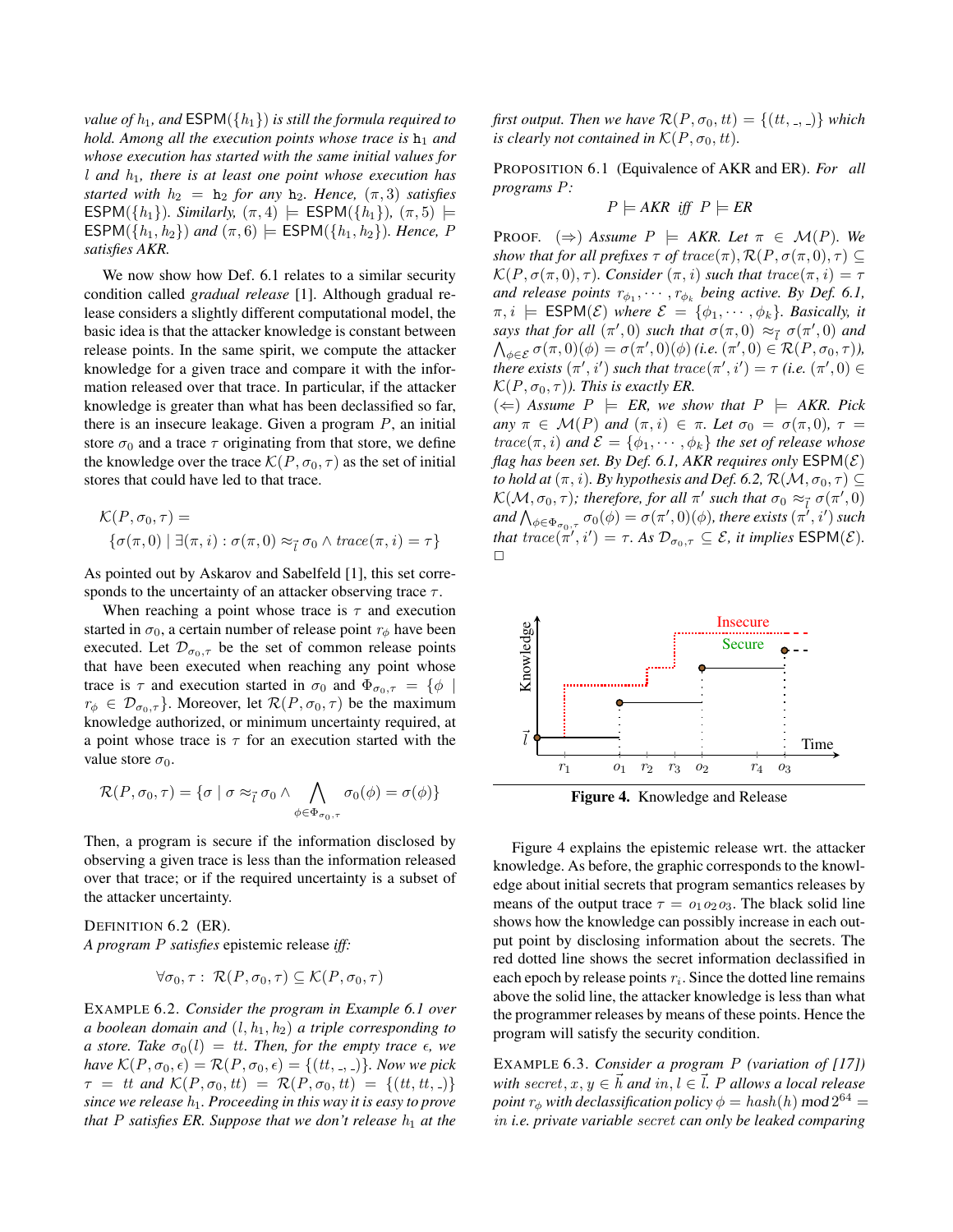*the least 64 bits of his hashed value to public input variable* y*.*

$$
P ::= \begin{cases} x := hash(h); y = x \mod 2^{64}; \\ \text{if } y = in \text{ then } l := 0 \text{ else } l := 1; \\ r_{\phi}; \text{out}(l); \end{cases}
$$

*Applying Def. 6.1, one can see that for any fixed initial value of identifiers* in, l*, for all initial values* h *having property* φ *the output value is 1 and all initial h having property*  $\neg \phi$  *the output value is 2. However, if we append to* P *the following lines of code (where*  $z \in \overrightarrow{l}$ *), it becomes insecure.* 

$$
P' ::= P; z := x \bmod 3; \text{out}(z)
$$

*Indeed, pick*  $h_1, h_2$  *satisfying*  $\phi$  *and*  $hash(h_1)$  mod 3  $\neq$  $hash(h_2) \text{ mod } 3$ , then it violates the release policy.

#### 7. Declassification: When

The last dimension of declassification addressed in this paper is the "when" dimension [28]. Following an approach similar to the one of Chong and Myers [9], a temporal declassification is a pair  $(\phi^C, \phi^D)$  composed of a declassified property  $\phi^D$  and a time predicate  $\phi^C$  which specifies *when* to declassify  $\phi^D$ . During any execution, as soon as  $\phi^C$  holds, outsiders are allowed to learn  $\phi^D$  now and in the future. Let  $\Phi$  be a set of *temporal declassifications*,  $\Phi^C$  denotes the set of time predicates of  $\Phi$  ( $\Phi^C = {\phi^C \mid (\phi^C, \phi^D) \in \Phi}$ ) and  $\Phi^D$  denotes the set of declassified properties of  $\Phi$ . It has to be noted that there are two types of temporal declassifications. If  $\phi^C$  applies to values which are constant during the execution (such as the initial value of a given variable) or are expressed using *init* in our model,  $(\phi^C, \phi^D)$ describes for which executions an information can be output. A policy stating that a salary can be output only if it is lower than a given constant is an example of such an *interexecution* temporal declassification. On the other hand, if  $\phi^C$ applies to variables whose value vary during the execution then  $(\phi^C, \phi^D)$  describes after which event an information can be leaked. An *intra-execution* temporal declassification is for example a policy stating that an information can be provided only after it has been paid for.

Following the standard definitions of NI (Def. 4.1) and NID (Def. 5.1), Def. 7.1 formally defines *noninterference modulo temporal declassifications*. It states that at any point  $(\pi_1, i_1)$  of any execution  $\pi_1$ , for any execution  $\pi_2$  started with the same initial public values  $(\sigma(\pi_1, 0) \approx_{\vec{l}} \sigma(\pi_2, 0))$ and agreeing on declassifications  $(\sigma(\pi_1, 0) \approx_{\psi} \sigma(\pi_2, 0))$ activated so far  $(\exists j : 0 \le j \le i_1 \wedge \sigma(\pi_1, j)(\phi^C))$ , there should exists a point  $(\pi_2, i_2)$  which has the same trace as  $(\pi_1, i_1).$ 

# DEFINITION 7.1 (NITD).

*Let* Φ *be a a set of* temporal declassifications*, i.e. a set*

*of pairs*  $(\phi_i^C, \phi_i^D)$ . A program P satisfies noninterference modulo temporal declassifications Φ *iff:*

$$
\forall \pi_1, \pi_2 \in \mathcal{M}(P), \forall (\pi_1, i_1) \in \pi_1 :
$$
  

$$
\begin{pmatrix}\n\sigma(\pi_1, 0) \approx_{\vec{l}} \sigma(\pi_2, 0) & \wedge \\
\bigwedge \left(\exists j : 0 \le j \le i_1 \wedge \sigma(\pi_1, j)\phi^C\right) \\
\Rightarrow \sigma(\pi_1, 0) \approx_{\phi^D} \sigma(\pi_2, 0)\n\end{pmatrix} \Rightarrow \exists i_2, trace(\pi_1, i_1) = trace(\pi_2, i_2)
$$

In our framework, this complex predicate can be naturally expressed using once again the ESPM formula. Definition 7.2 provides the complete epistemic temporal formula that has to hold in order for a program P to satisfy *absence of knowledge modulo temporal declassifications* Φ.

#### DEFINITION 7.2 (AKTD).

*Let* Φ *be a set of* temporal declassifications*. A program* P *satisfies* absence of knowledge modulo temporal declassifications Φ *iff:*

$$
P \models \bigwedge_{\Psi \in \mathcal{P}(\Phi)} \left( \ \mathsf{ESPM}(\Psi^D) \, W \left( \bigvee_{\phi \in (\Phi \setminus \Psi)^C} \phi \right) \ \right)
$$

For any subset of declassification policies  $\Psi \subseteq \Phi$ , noninterference modulo declassifications  $\Psi^D$  (ESPM( $\Psi^D$ )) has to hold until the condition  $\phi^C$  of an information not declassified by  $\Psi^D$  holds ( $\phi^D \notin \Psi^D$ ). In particular, noninterference (ESPM $(\emptyset)$  by Prop. 5.1) has to hold until the first information is declassified. Generally, if  $\Psi^C$  is the set of all declassification conditions which have been triggered so far, noninterference modulo  $\Psi^D$  and all superset of  $\Psi^D$  has to hold  $(\forall \Psi_2^D : \text{ESPM}(\Psi^D \cup \Psi_2^D))$ . However, by Prop. 5.2, noninterference modulo  $\Psi^D$  subsumes noninterference modulo any superset of  $\Psi^D$ , and is therefore the real policy enforced when the set of conditions triggered so far is  $\Psi^C$ .

PROPOSITION 7.1 (Equivalence of NITD and AKTD). *For all programs* P*:*

$$
P \models NITO
$$
 iff  $P \models AKTD$ 

PROOF. Let  $\Phi_{(\pi,i)} \subseteq \Phi$  *be the set of all temporal declassifications* (φ <sup>C</sup> , φ<sup>D</sup> ) *which have been triggered at execution point*  $(\pi, i)$   $(\exists j : 0 \le j \le i \land \sigma(\pi, j) \phi^C)$ *.*  $(\Rightarrow)$  *For all execution points*  $(\pi_1, i_1)$  *and initial stores*  $\sigma_2^0$ *which have the same public values as the initial store of*  $(\pi_1,i_1)$  ( $\sigma(\pi_1,0)\approx_{\vec{l}} \sigma_2^0$ ) and agree on  $\Phi^D_{(\pi,i)}$  ( $\sigma(\pi_1,0)\approx_{\Phi^D_{(\pi,i)}}$  $\sigma_2^0$ ), there exists an execution  $\pi_2$  started in the initial state  $\sigma_2^0$ *which has the same trace as*  $(\pi_1, i_1)$  *at some point*  $(\pi_2, i_2)$ *. This follows from Def.* 7.1, the fact that for all  $\phi^C$  not in  $\Phi_{(\pi,i)}^C$  there is no execution point preceding or equal to  $(\pi_1, i_1)$  *such that*  $\phi^C$  *holds, and*  $\sigma_1 \approx_{\Phi^D_{(\pi, i)}} \sigma_2$  *implies*  $\sigma_1 \approx_{\phi^D} \sigma_2$  for all  $\phi^D$  in  $\Phi^D_{(\pi,i)}$ .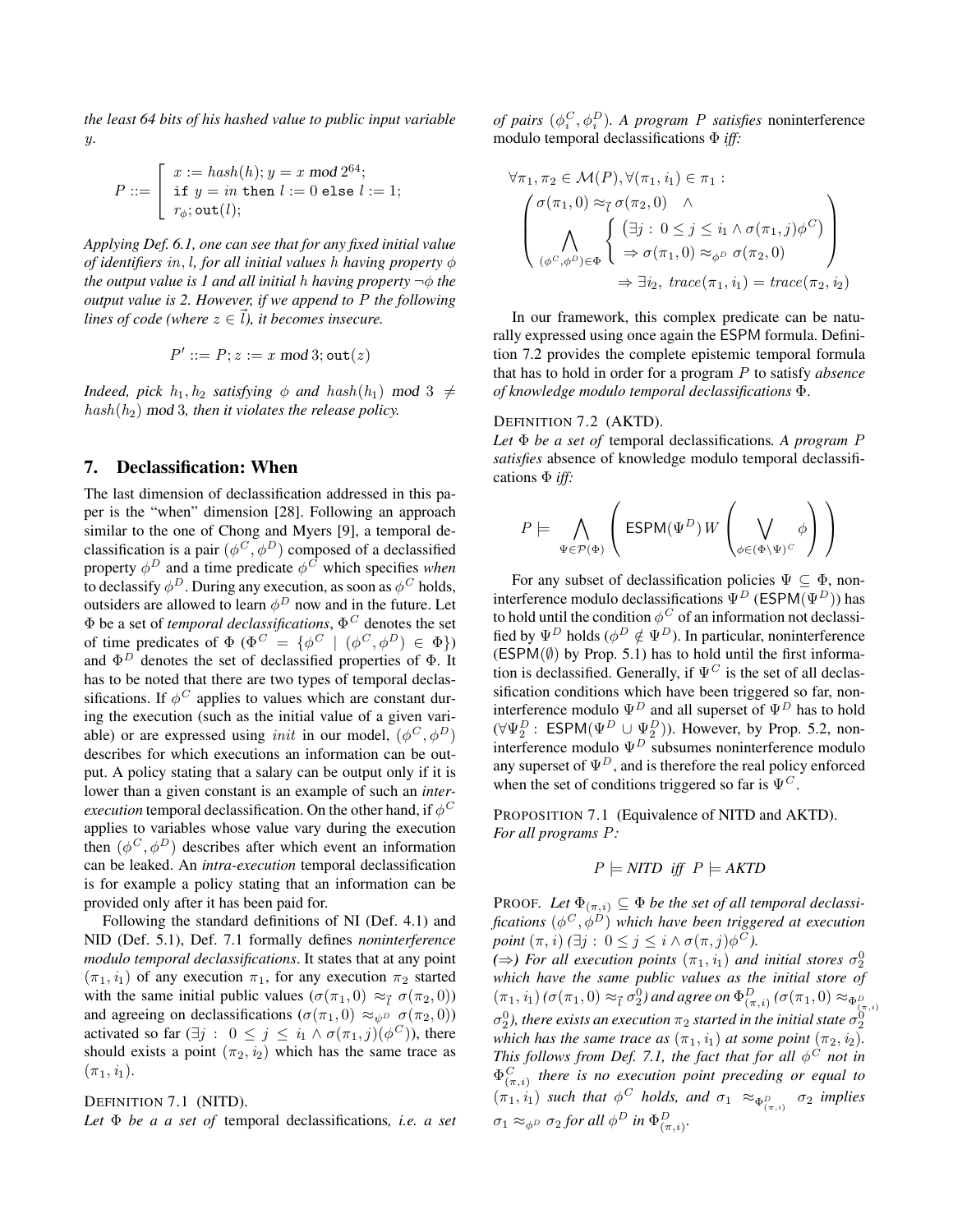*The above statement corresponds to:*  $\mathsf{ESPM}(\Phi^D_{(\pi_1,i_1)})$  holds for all point  $(\pi_1, i_1)$  *(Def. 5.2). All the rest of the proof follows from it. First showing that for any subset* Ψ *of* Φ *and execution point, either* ESPM(Ψ) *holds (1) or there exists*  $\phi \in (\Phi \setminus \Psi)$  *such that*  $\phi$  *holds in the current execution point or a preceding one (2). Then, AKTD is proved by contradiction. If AKTD does not hold then there exists a subset*  $\Psi$  *of*  $\Phi$  *and an execution point*  $(π, i)$  *such that* ESPM( $\Psi$ ) *does not hold at* (π, i)*, which would contradict (1), and no*  $\phi \in (\Phi \setminus \Psi)$  *is such that*  $\phi$  *holds in*  $(\pi, i)$  *or a preceding point, which would contradict (2).*

*For any*  $\Psi$ *, Prop. 5.2 implies that*  $\mathsf{ESPM}(\Phi^D_{(\pi_1,i_1)}\cup\Psi)$  *holds at*  $(\pi_1, i_1)$ *. Hence, for any*  $\Psi \supseteq \Phi_{(\pi_1, i_1)}^D$ *, (1) holds, and a fortiori (1) or (2). For any* Ψ ∈ P(Φ) *not superset of*  $\Phi_{(\pi_1,i_1)}$ , there exists  $\phi \in \Phi_{(\pi_1,i_1)} \setminus \Psi$  *such that*  $\phi$  *belongs to*  $\Phi \setminus \Psi$  *and holds at*  $(\pi_1, \hat{i}_1)$  *or a preceding state. Hence, for any*  $\Psi \ncong \Phi^D_{(\pi_1,i_1)}$ , (2) holds, and a fortiori (1) or (2). *Therefore, NITD*  $\Rightarrow$  *AKTD.* 

*(*⇒*) The proof follows in the reverse order the same equivalence relations as above; relying on the fact that for any point*  $(\pi_1, i_1)$  **ESPM** $(\Phi_{(\pi,i)}^D)$  *has to hold.*  $\Box$ 

EXAMPLE 7.1. *Let* P*, whose code is provided below, be a program that outputs a* data *after payment of its* cost*.*

while  $paid < cost$  do  $\{paid := paid + note\}$ ; if *cost* > *max* then out*("*ok*")* else out*(paid)*; out*(data)*

*Initial value stores* (paid, note, max , cost, data) *are of the shape* (0, n, m, c, d) *where* n*,* m*,* c *and* d *are integers. The intended security policy is that the* initial *values of* paid*,* note *and* max *are public and everything else should be kept secret, except for the* cost *which can be revealed only if it is not greater than* max *(note that if* cost *is not lower than* max *then the final value of* paid *must not be revealed either) and* data *which can be output after payment. In our framework, this policy is formalized by* paid, note, max  $\in \bar{l}$  and  $\Phi = \{(tt, cost > max), (cost \leq$  $max, cost), (paid \ge cost, data)$ *. The first declassification of* cost > max *may seem unnecessary, however in order to reveal the cost only if cost*  $\leq$  max *it is required to declassify* cost > max *. Possible traces of* P *are: "" while still paying, "ok" and "ok d" if*  $c > m$ , *otherwise "x"* and "x d" where  $x = \mathbf{n} \times [\mathbf{c} \div \mathbf{n}]$ . Obviously, any execu*tion point of* P *before the first output satisfies noninterference and*  $\text{ESPM}(\Psi)$  *for all*  $\Psi$  *(Prop. 5.1). However, as the time predicate of* cost > max *is* tt*, AKTD never requires* ESPM( $\emptyset$ ) *to be satisfied. Only* ESPM({*cost > max*}) *is required to be satisfied at the beginning of the execution if*  $c > m$ , *otherwise* ESPM({*cost > max, cost}*) which is *equivalent to* ESPM({cost}) *as* max *contains a public data (any executions started with the same public data and* cost *have to agree on* cost > max *). After the loop, payment has been made and paid*  $\geq$  *cost implies that AKTD only re-*

*quires* ESPM( $\{cost > max, data\}$ ) *to be satisfied if*  $c > m$ , *and otherwise*  $ESPM({cost > max, cost, data})$  *which is equivalent to*  $\text{ESPM}(\{ cost, data \})$ *. If*  $c > m$  *then next traces are "*ok*" and "*ok d*". For any initial value store differing* only on cost but such that  $cost > max$ , there exist an ex*ecution point whose trace is "*ok*" and another for "*ok d*". For executions where*  $c \leq m$  *and after the loop, AKTD only requires that executions started with the same initial value store can generate the same trace. Hence,* P *satisfies AKTD.*

### 8. Conclusion and Future Work

We have pointed out a strong connection between temporal epistemic logic and several security conditions studied in the area of language-based security, including (state-based) noninterference and various flavors of declassification. We claim that temporal epistemic logic appears to be a well suited logical framework to express and study information flow policies. There have been other attempts at building such general frameworks in the past, including McLean's selective interleaving functions [22] and Mantel's modular assembly kit [18]. These approaches are quite different, and focus more on the modular construction of security properties than their extensional properties. Other notable attempts include Banerjee, Naumann and coauthors work on information flow logics (cf. [3] involving various specialized constructs to constrain data flow and dependencies between variables. An interesting feature of the epistemic account of information flow is that indirect flows are handled completely indirectly: it is never necessary to explicitly talk about variables on different executions being in agreement, or depending on each other; information flow is fully captured in terms of the effects of these dependencies on agents knowledge.

Our approach is not yet general enough to handle general trace-based conditions. This paper considers programs with output events only, whereas most work on trace-based security conditions address traces consisting of both output and input events. There is no problem in principle to extend our approach to programs with both inputs and outputs, e.g. the interactive programs considered by Bohannon et al [6]. Extending the study in this direction to better understand the role and limits of temporal epistemic definability in security modeling is an important line of inquiry for future work.

The reader will have noticed that we actually use only a very small fragment of the logic we set out to study. For instance, we only use the epistemic possibility operator L and never its dual K (epistemic necessity, knowledge), and never use nesting of epistemic connectives. The former is due to our focus on confidentiality rather than integrity properties. Temporal epistemic logic in its standard form may be richer than needed for the application domain; computational or proof-theoretical gains may be made by considering sparser languages. Related to this is the general problem of tractability, and if the temporal epistemic setting can be used to develop techniques for more precise information flow analysis.